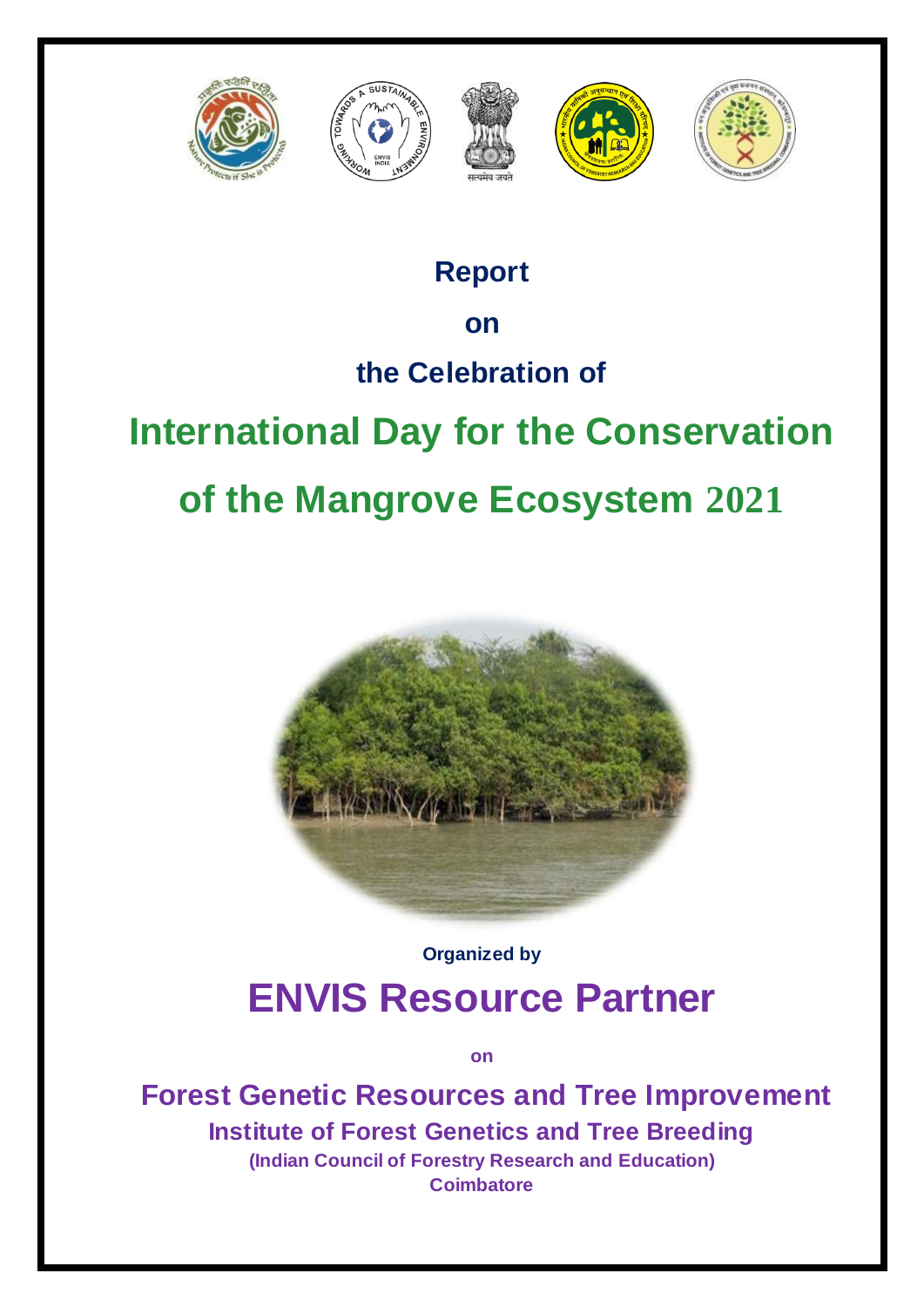#### **Observance of International Day for the Conservation of Mangrove Ecosystem - 2021**

The ENVIS Resource Partner on Forest Genetic Resources and Tree Improvement at the Institute of Forest Genetics and Tree Breeding, Coimbatore commemorated International Day for the Conservation of the Mangrove Ecosystem on 26.07.2021 digitally through Facebook live. The main aim of this event was to raise awareness about the importance of mangrove ecosystems and to promote solutions for their sustainable management and conservation following the mandatory protocols to contain the spread of COVID 19.

Dr Kannan CS Warrier, Scientist F and ENVIS Coordinator during his introductory remarks highlighted that mangrove forests make up one of the most productive and biologically diverse ecosystems on the planet. Estimated global area of mangrove forests is  $167,000 \text{ km}^2$  to  $181,000$ km<sup>2</sup>. Wide variety of goods and services are being provided by mangroves. These play a critical role in supporting human well-being by delivering the necessities of life like food, shelter and livelihoods. Mangroves reduce loss of property and vulnerability of local communities. It is estimated that around 120 million people are living near mangroves. More than 3000 fish species are found in mangrove ecosystems. There are over 2000 mangrove related tourist attractions globally. Carbon storage potential of mangroves is 3 to 5 times higher than tropical upland forests. Carbon dioxide released by global mangrove loss annually could be as high as the annual emissions of Australia! Mangrove ecosystem services are worth up to Rs. 41,98,705 (\$57,000) / ha / year. Rs. 59,150,560,000 (\$800 Billion) / year globally, he added. Mangroves vanish 3 to 5 times faster than global forest declines with major environmental and socio-economic impacts. If current trends continue, the remaining mangroves could be gone within the next 100 years, Dr Warrier pointed out.

Dr C Kunhikannan, Director, IFGTB during his inaugural address, explained, that this day is celebrated to raise awareness about the importance of mangroves as a unique, special and vulnerable ecosystem. The structural complexities of mangrove vegetation create unique environments which provide ecological niches for a wide variety of organisms. Most of the fishes and crustaceans on which thousands of people rely for their livelihood use mangroves as breeding, feeding, and rearing grounds. Mangroves give protection to the coastline and minimize natural disasters, he added. Director also highlighted, mangroves are magical forests where we discover nature's secrets. They straddle the connection between land and sea and nature and humans. Mangrove forests nurture our estuaries and fuel our nature-based economies. By giving an insight to mangrove habitat loss and the need for their conservation and restoration Dr Kunhikannan urged all to join hands to conserve the most valuable ecosystem.

An awareness quiz was also organized during the occasion and people from different walks of life participated. E certificates were awarded to all of them.Soft copies of the awareness poster released during the occasion signifying the status, contributions and conservation of mangroves were electronically transmitted to students and stakeholders. Dr S Vigneswaran, Senior Programme Officer, ENVIS proposed the vote of thanks. The digital event can be accessed at [https://bit.ly/2TATcyF.](https://bit.ly/2TATcyF)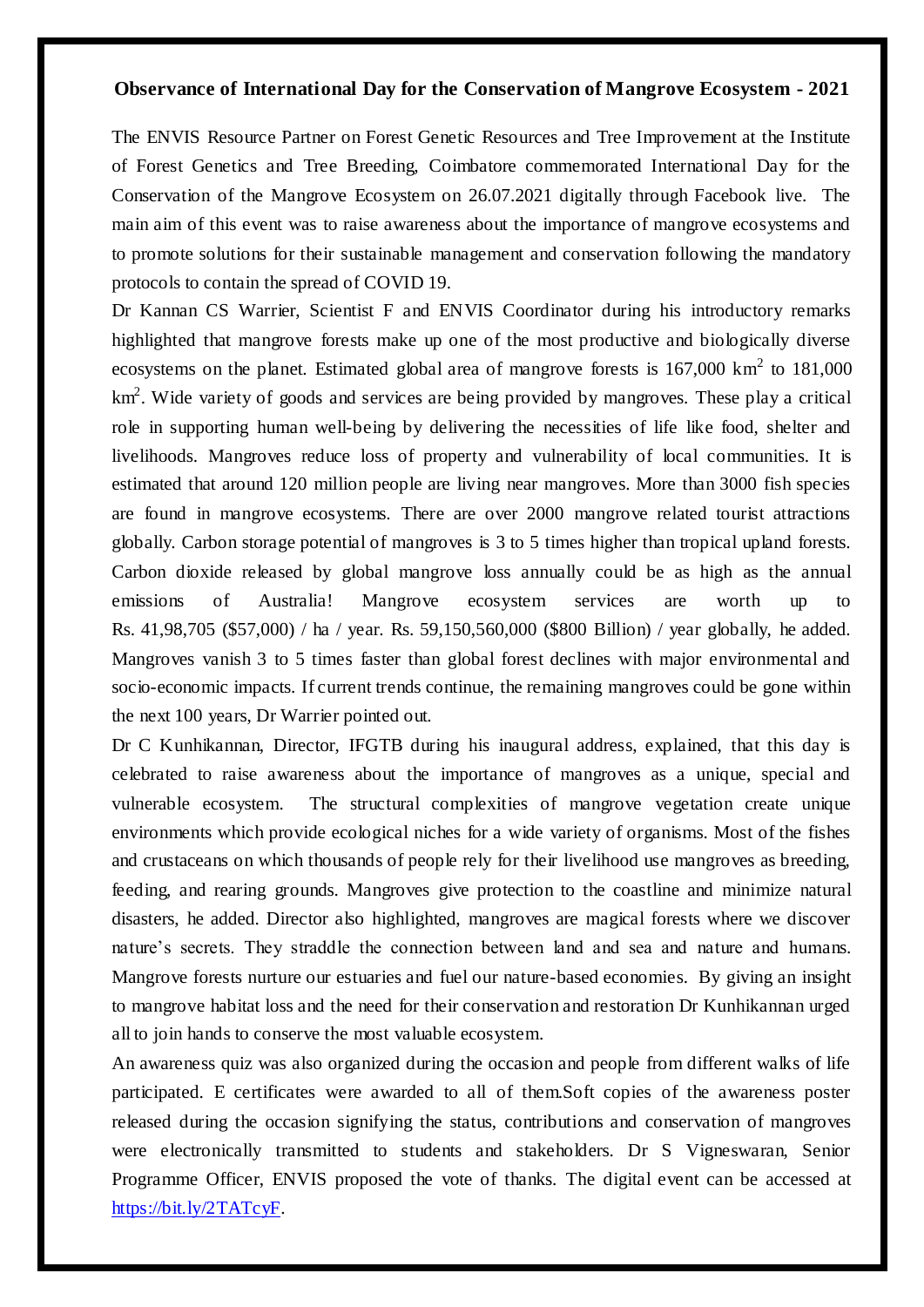

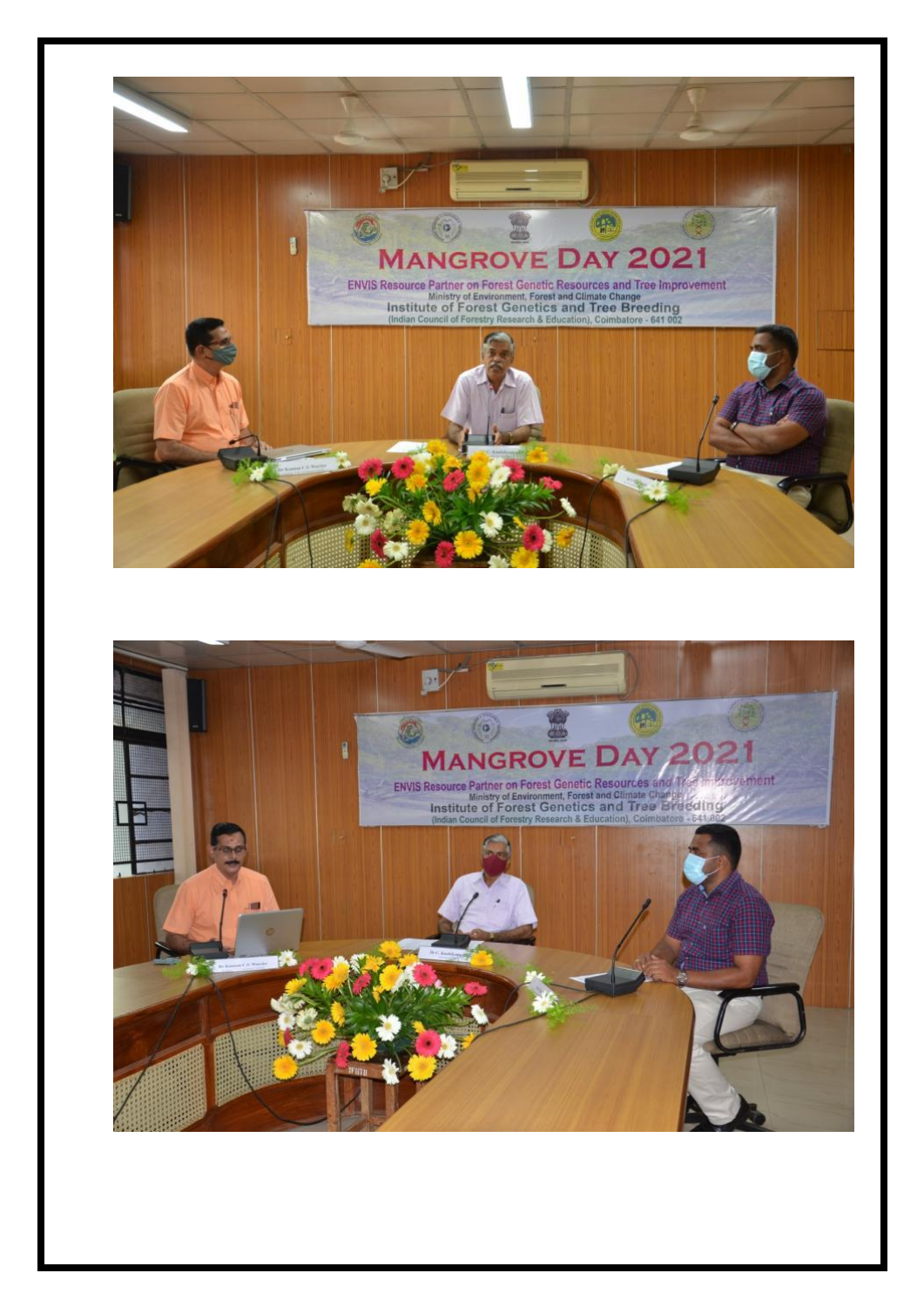

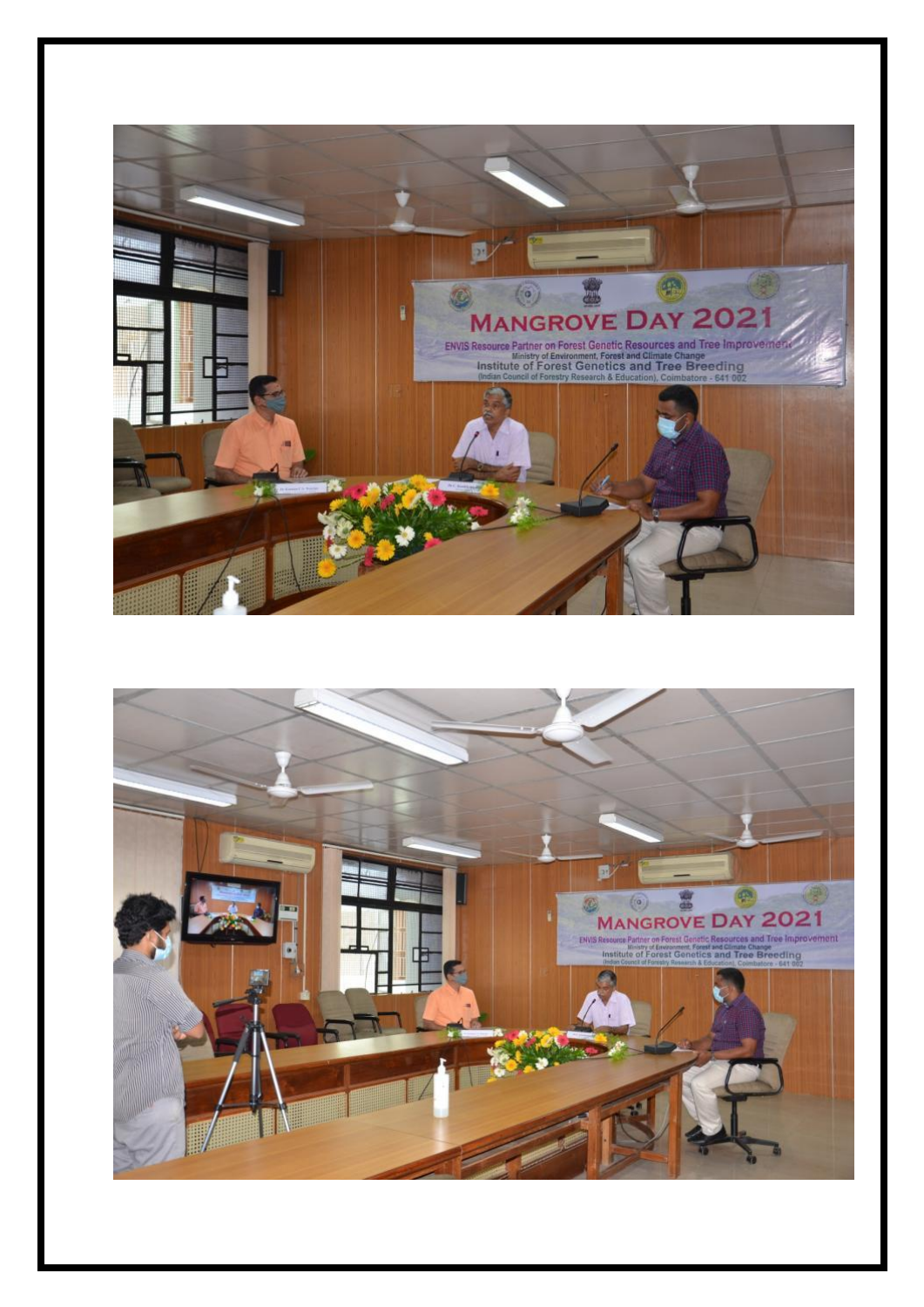